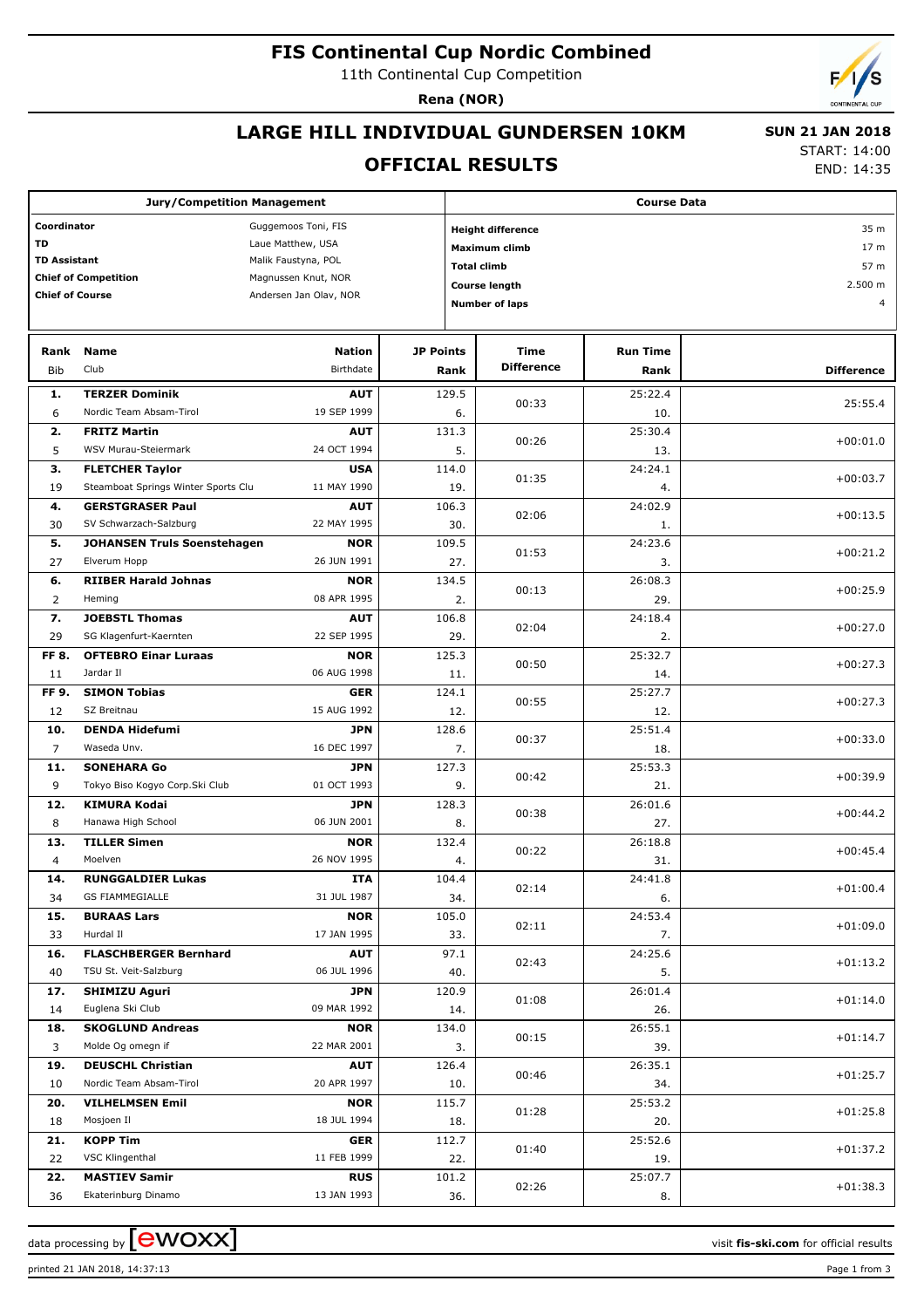# **FIS Continental Cup Nordic Combined**

11th Continental Cup Competition

**Rena (NOR)**



## **LARGE HILL INDIVIDUAL GUNDERSEN 10KM**

### **OFFICIAL RESULTS**

 **SUN 21 JAN 2018** START: 14:00

END: 14:35

| Rank<br><b>Bib</b> | <b>Name</b><br>Club                 | <b>Nation</b><br>Birthdate | <b>JP Points</b><br>Rank | Time<br><b>Difference</b> | <b>Run Time</b><br>Rank | <b>Difference</b> |
|--------------------|-------------------------------------|----------------------------|--------------------------|---------------------------|-------------------------|-------------------|
| 23.                | <b>ZEMAN Martin</b>                 | <b>CZE</b>                 | 106.1                    |                           | 25:27.0                 |                   |
| 32                 | ASO Dukla Liberec                   | 01 JUL 1993                | 32.                      | 02:07                     | 11.                     | $+01:38.6$        |
| 24.                | <b>WELDE David</b>                  | <b>GER</b>                 | 112.9                    |                           | 25:54.6                 |                   |
| 21                 | SC Sohland                          | 15 APR 1994                | 21.                      | 01:40                     | 22.                     | $+01:39.2$        |
| 25.                | <b>SKAARSET Lars Ivar</b>           | <b>NOR</b>                 | 112.7                    |                           | 25:54.7                 |                   |
| 23                 | Soere Aal il                        | 05 JAN 1998                | 22.                      | 01:40                     | 23.                     | $+01:39.3$        |
| 26.                | <b>MACH David</b>                   | <b>GER</b>                 | 121.8                    |                           | 26:31.1                 |                   |
| 13                 | Tsv Buchenberg                      | 14 MAY 2000                | 13.                      | 01:04                     | 33.                     | $+01:39.7$        |
| 27.                | <b>OFTEBRO Jens Luraas</b>          | <b>NOR</b>                 | 116.0                    |                           | 26:08.7                 |                   |
| 17                 | Jardar II                           | 21 JUL 2000                | 17.                      | 01:27                     | 30.                     | $+01:40.3$        |
| 28.                | <b>HAHN Martin</b>                  | <b>GER</b>                 | 113.6                    |                           | 25:58.8                 |                   |
| 20                 | VSC Klingenthal                     | 06 MAY 1997                | 20.                      | 01:37                     | 24.                     | $+01:40.4$        |
| 29.                | <b>LOOMIS Adam</b>                  | <b>USA</b>                 | 103.0                    |                           | 25:17.3                 |                   |
| 35                 | Flying Eagles Ski Club              | 19 MAR 1992                | 35.                      | 02:19                     | 9.                      | $+01:40.9$        |
| 30.                | <b>KVARSTAD Simen</b>               | <b>NOR</b>                 | 137.8                    |                           | 27:53.0                 |                   |
| $\mathbf{1}$       | Byaasen Il                          | 23 MAR 2000                | 1.                       | 00:00                     | 45.                     | $+01:57.6$        |
| 31.                | <b>THANNHEIMER Wendelin</b>         | <b>GER</b>                 | 119.0                    |                           | 26:44.7                 |                   |
| 15                 | Sc Oberstdorf                       | 25 NOV 1999                | 15.                      | 01:15                     | 36.                     | $+02:04.3$        |
| 32.                | <b>PFORDTE Maximilian</b>           | <b>GER</b>                 | 118.0                    |                           | 26:50.3                 |                   |
| 16                 | WSV Gruena.                         | 25 JUN 1998                | 16.                      | 01:19                     | 38.                     | $+02:13.9$        |
| 33.                | <b>RETTENEGGER Thomas</b>           | <b>AUT</b>                 | 109.7                    |                           | 26:20.0                 |                   |
| 25                 | TSU St. Veit im Pongau-Salzburg     | 05 FEB 2000                | 24.                      | 01:52                     | 32.                     | $+02:16.6$        |
| 34.                | YAMAMOTO Ryota                      | <b>JPN</b>                 | 106.2                    |                           | 26:06.1                 |                   |
| 31                 | Waseda Unv.                         | 13 MAY 1997                | 31.                      | 02:06                     | 28.                     | $+02:16.7$        |
| 35.                | <b>MAIERHOFER Manuel</b>            | <b>ITA</b>                 | 98.4                     |                           | 25:38.9                 |                   |
| 39                 | <b>GS FIAMMEGIALLE</b>              | 17 DEC 1992                | 38.                      | 02:38                     | 16.                     | $+02:21.5$        |
| 36.                | <b>SALO Jussi</b>                   | <b>FIN</b>                 | 96.4                     |                           | 25:33.4                 |                   |
| 41                 | Tampereen Pyrintoe                  | 24 NOV 1991                | 41.                      | 02:46                     | 15.                     | $+02:24.0$        |
| 37.                | <b>ANDREWS Grant</b>                | <b>USA</b>                 | 109.7                    |                           | 26:39.8                 |                   |
| 24                 | Steamboat Springs Winter Sports Clu | 03 DEC 1997                | 24.                      | 01:52                     | 35.                     | $+02:36.4$        |
| 38.                | <b>ABRAMOV Konstantin</b>           | <b>RUS</b>                 | 109.0                    |                           | 26:56.6                 |                   |
| 28                 | Moskovskaya Obl. GBU TSOVS          | 29 JUN 1997                | 28.                      | 01:55                     | 40.                     | $+02:56.2$        |
| 39.                | <b>GIANMOENA Luca</b>               | <b>ITA</b>                 | 91.4                     |                           | 25:46.5                 |                   |
| 44                 | LAVAZE 'VARENA                      | 16 NOV 1997                | 44.                      | 03:06                     | 17.                     | $+02:57.1$        |
| 40.                | <b>SHUMATE Jared</b>                | <b>USA</b>                 | 94.7                     |                           | 26:01.3                 |                   |
| 42                 | Park City Ski and Snowboard         | 06 MAR 1999                | 42.                      | 02:52                     | 25.                     | $+02:57.9$        |
| 41.                | <b>FLATLA Kasper Moen</b>           | <b>NOR</b>                 | 109.7                    | 01:52                     | 27:18.8                 | $+03:15.4$        |
| 26                 | Jardar II                           | 22 FEB 1999                | 24.                      |                           | 44.                     |                   |
| 42.                | <b>SALMELA Olli</b>                 | <b>FIN</b>                 | 99.8                     |                           | 26:45.9                 | $+03:22.5$        |
| 37                 | Ounasvaaran Hiihtoseura             | 27 MAY 1994                | 37.                      | 02:32                     | 37.                     |                   |
| 43.                | <b>PASHAEV Alexander</b>            | <b>RUS</b>                 | 89.2                     | 03:14                     | 27:09.7                 |                   |
| 47                 | St.Petersburg SHVSM po ZVS.         | 06 DEC 1997                | 47.                      |                           | 41.                     | $+04:28.3$        |
| 44.                | <b>KONOPLEV Ivan</b>                | <b>RUS</b>                 | 89.4                     |                           | 27:10.5                 |                   |
| 45                 | KOR 1 Vyborgskaya SDUSHOR           | 04 MAY 1998                | 45.                      | 03:14                     | 42.                     | $+04:29.1$        |
| 45.                | <b>RAKPAROV Chingiz</b>             | <b>KAZ</b>                 | 89.4                     | 03:14                     | 27:10.8                 | $+04:29.4$        |
| 46                 |                                     | 05 JUL 1995                | 45.                      |                           | 43.                     |                   |
| 46.                | <b>MAH Nathaniel</b>                | <b>CAN</b>                 | 92.6                     | 03:01                     | 28:46.6                 | $+05:52.2$        |
| 43                 | Altius Nordic ski club              | 08 SEP 1995                | 43.                      |                           | 48.                     |                   |
| 47.                | <b>SLAVIK Frantisek</b>             | <b>CZE</b>                 | 75.6                     | 04:09                     | 28:40.9                 | $+06:54.5$        |
| 48                 | Ski Club harrachov                  | 24 MAY 1998                | 48.                      |                           | 46.                     |                   |
| 48.                | <b>CEJCHAN Jakub</b>                | <b>CZE</b>                 | 74.1                     |                           | 28:41.5                 | $+07:01.1$        |
| 49                 | Lsk Lomnice nad popelkou            | 26 SEP 1998                | 49.                      | 04:15                     | 47.                     |                   |

printed 21 JAN 2018, 14:37:13 Page 2 from 3

data processing by **CWOXX** and  $\overline{A}$  and  $\overline{B}$  wisit **fis-ski.com** for official results